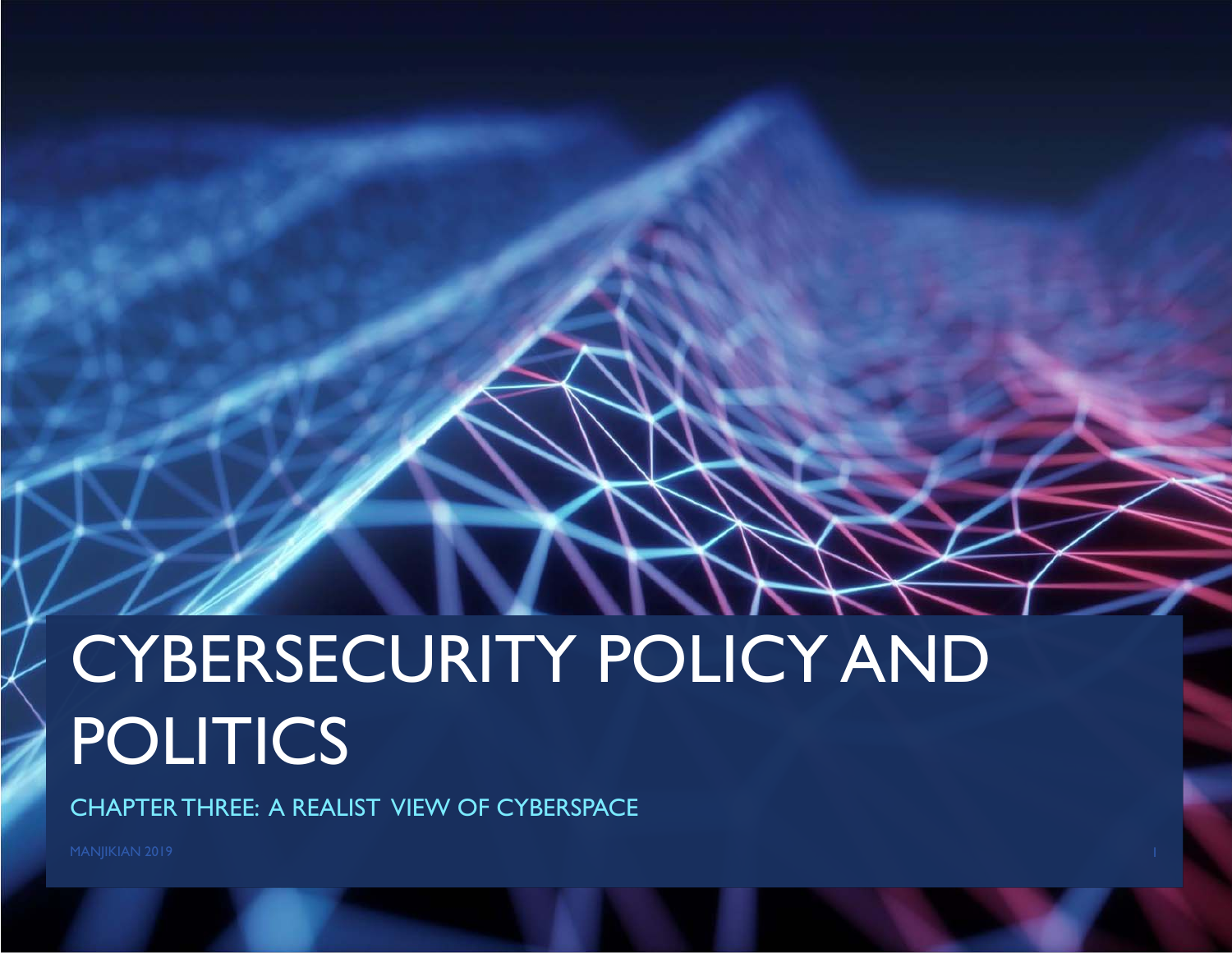# AT THE END OF THIS CHAPTER, STUDENTS WILL BE ABLE TO:

Describe significant concepts associated with Realism

Apply the realist lens to describing issues of cybersecurity and cyber power

Define cyber capabilities and their relation to both hard and soft power

MANJIKIAN 2019 **2018 - Pamasang Pamasang Pamasang Pamasang Pamasang Pamasang Pamasang Pamasang Pamasang Pamasang**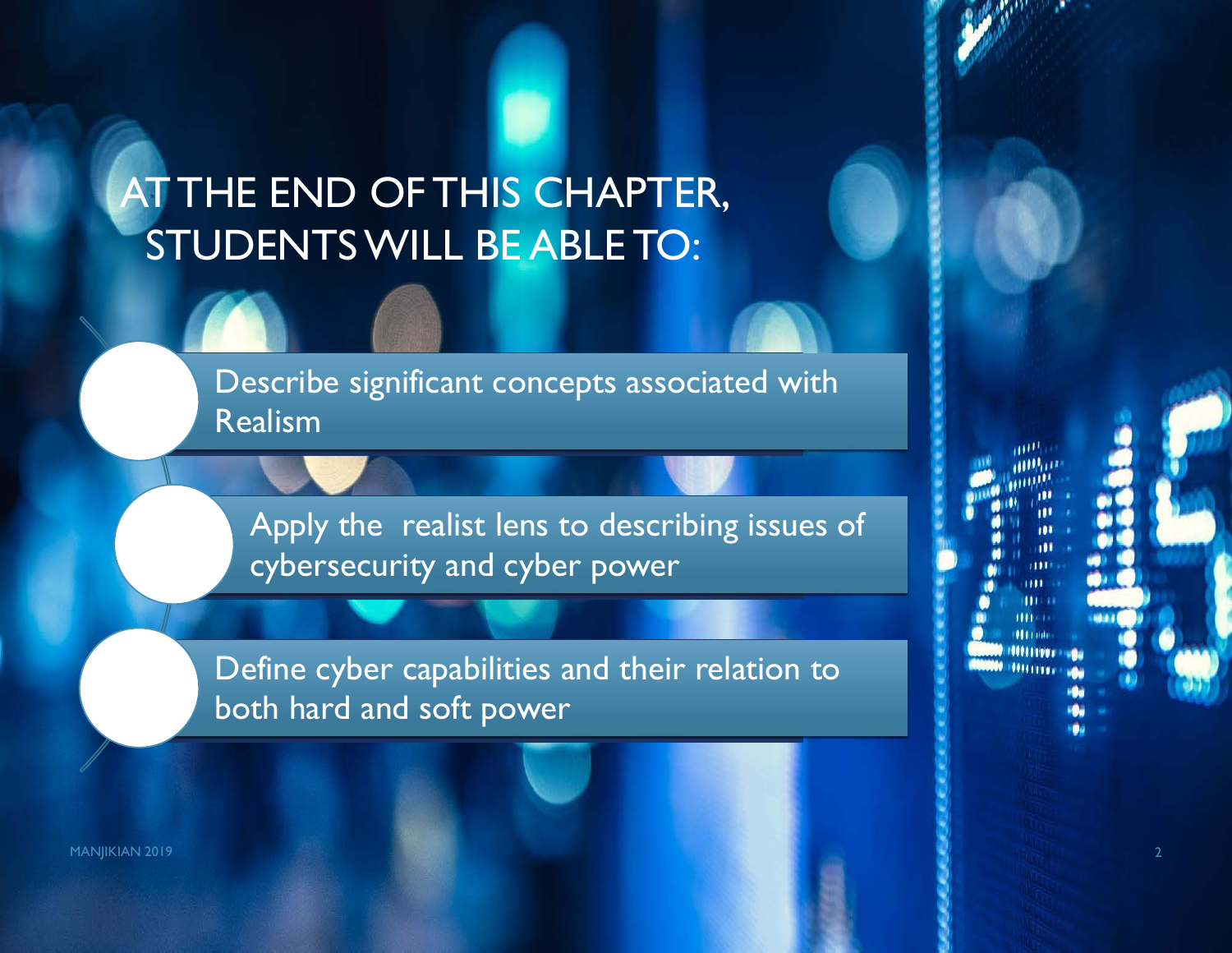#### **THE FOUNDATIONS OF THE INTERSTATE SYSTEM: A QUICK REVIEW**

# **State**

- ٠ a defined territory held together by **institutions of governance**
- п including some form of **executive** or ruler
- п and **a system of courts and other institutions.**

#### **Sovereignty**

- ▉ each state has the **exclusive authority**  to determine what happens within the **territorial borders** of their state, **free from outside interference** by other states or actors.
- Other states are prohibited from interfering and from usurping that state's inherently governmental powers.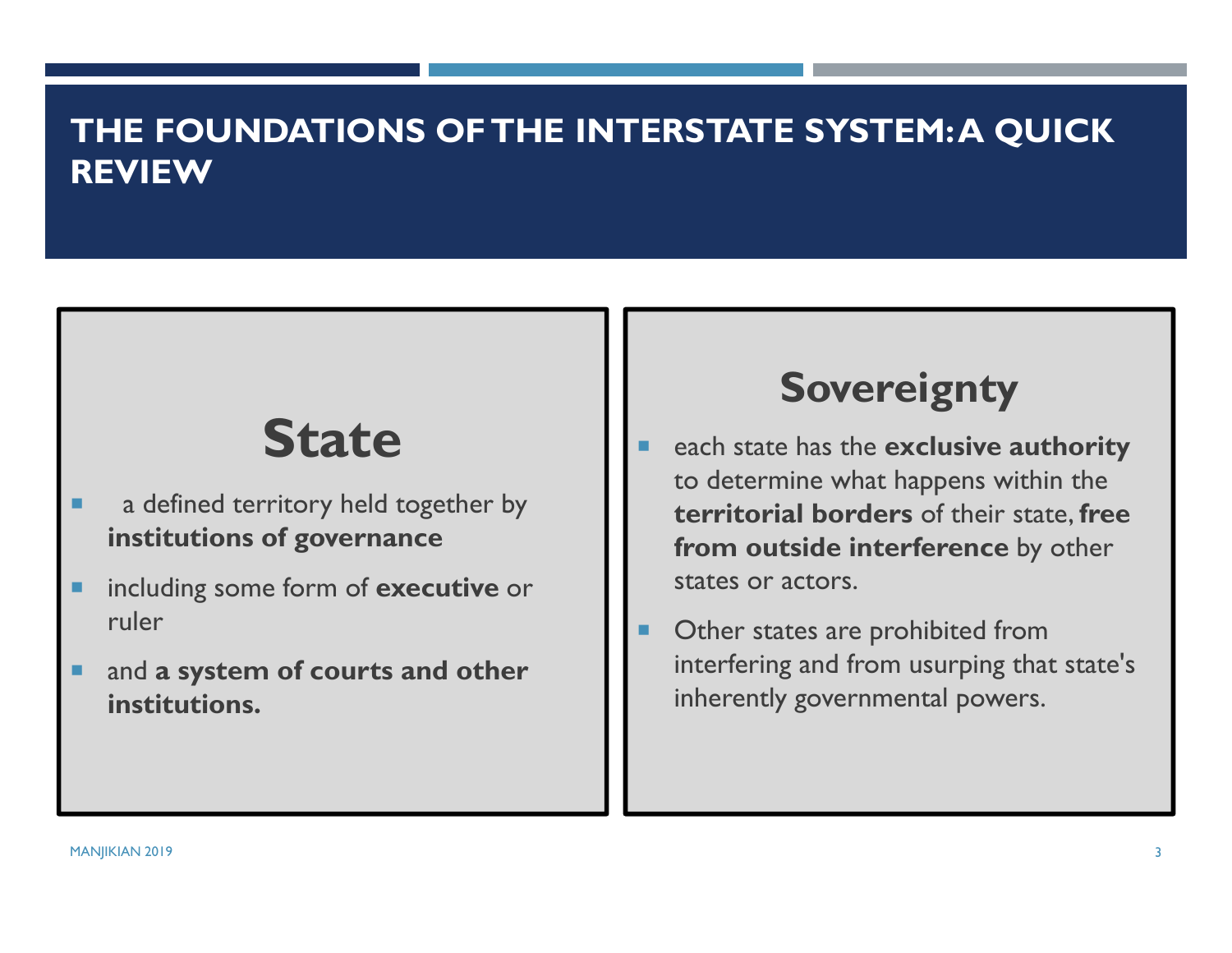# SOVEREIGNTY: A QUICK HISTORY

#### **The Peace of Westphalia**

- ٠ ended the Thirty Years' War in 1648
- п established the principle of state sovereignty, a crucial building block of our international system today.
- ٠ Signatories agreed to respect one another's borders and to allow each state and its rules to determine what laws and rules applied within its territory.

#### **Customary international law**

- legal basis for the resolution of many disputes among states in the international system
- evolved over hundreds of years.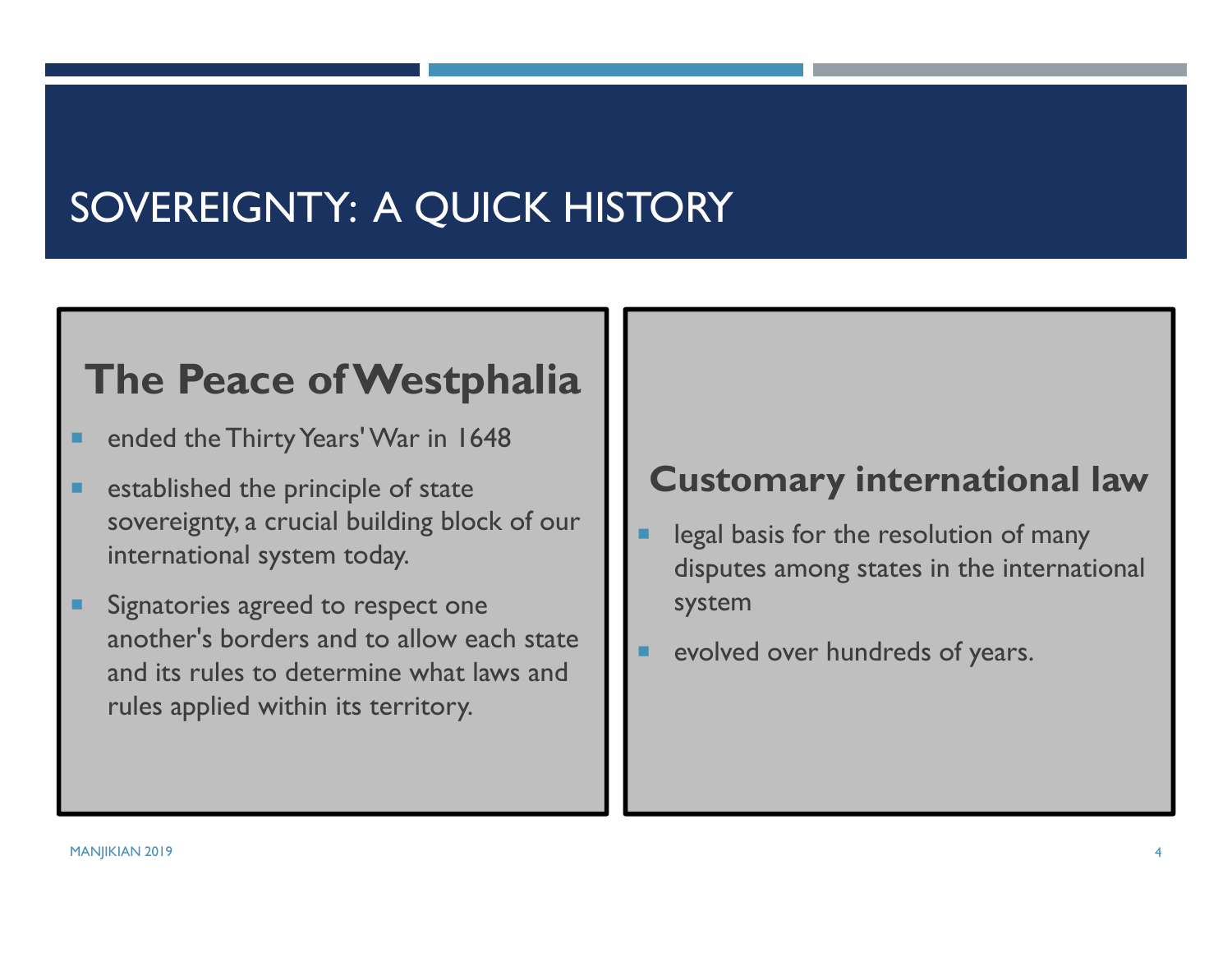## REALISM: A SHORT REVIEW

#### State of nature

- п Human beings are not inherently peaceful, and that without structures of authority (like government) life would be "solitary, poor, nasty, brutish and short."
- ш People needed a sovereign to keep order so that people would not fight and kill each other over resources.

#### **international system**

- Г self-help system in which each states' greatest obligation is to protect and defend its territory so that their state would continue to survive
- conflict is inevitable since state's interests are configured by the international system itself.
- Г State preferences (for survival, through conflict if necessary) will not alter over time, nor will they learn to cooperate or figure out how to build structures of peace.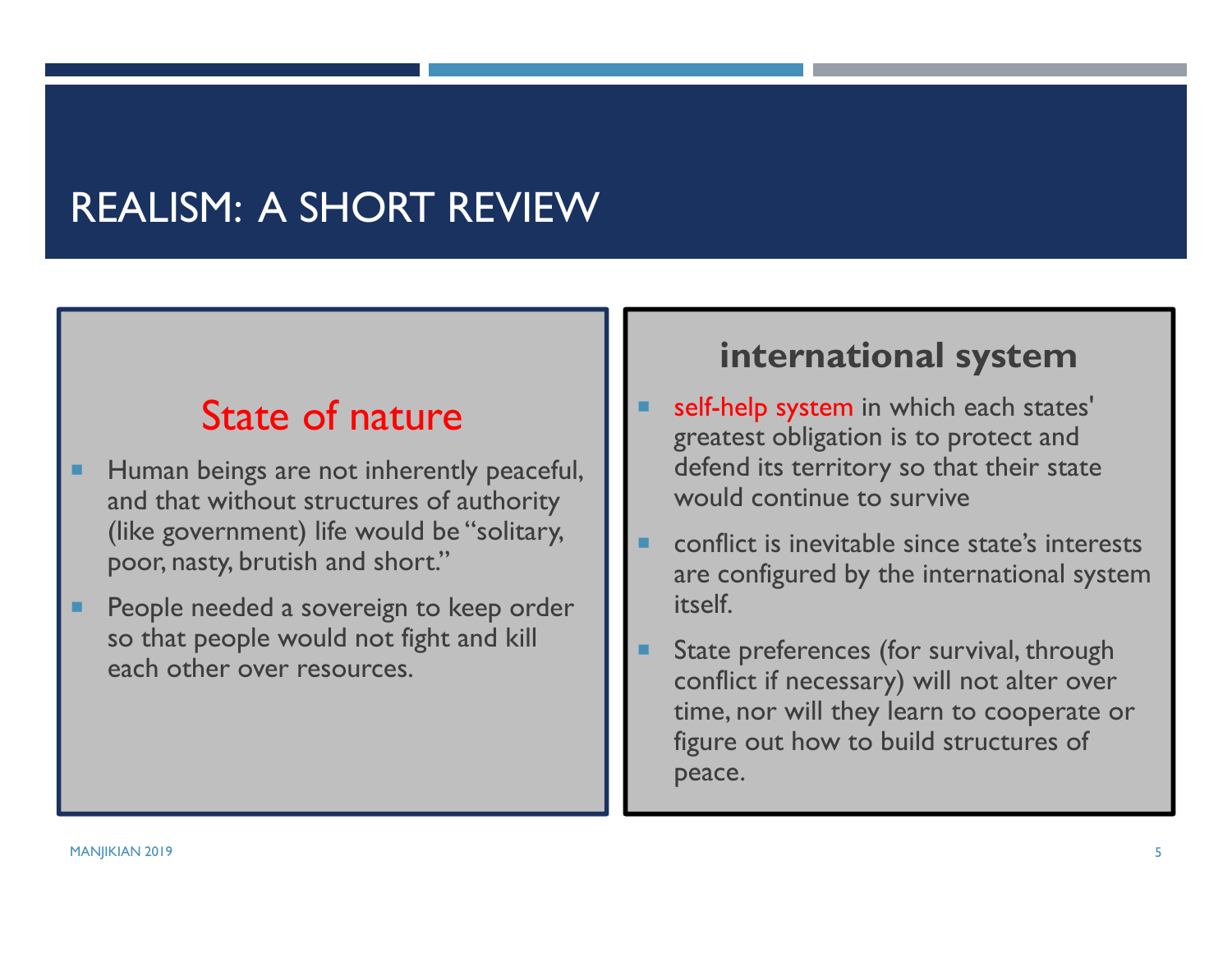#### SECURITY DILEMMA

 States will likely interpret all activities along their borders by their neighbors as offensive in nature,

 Escalation of conflict along **with arms races** are a feature of the system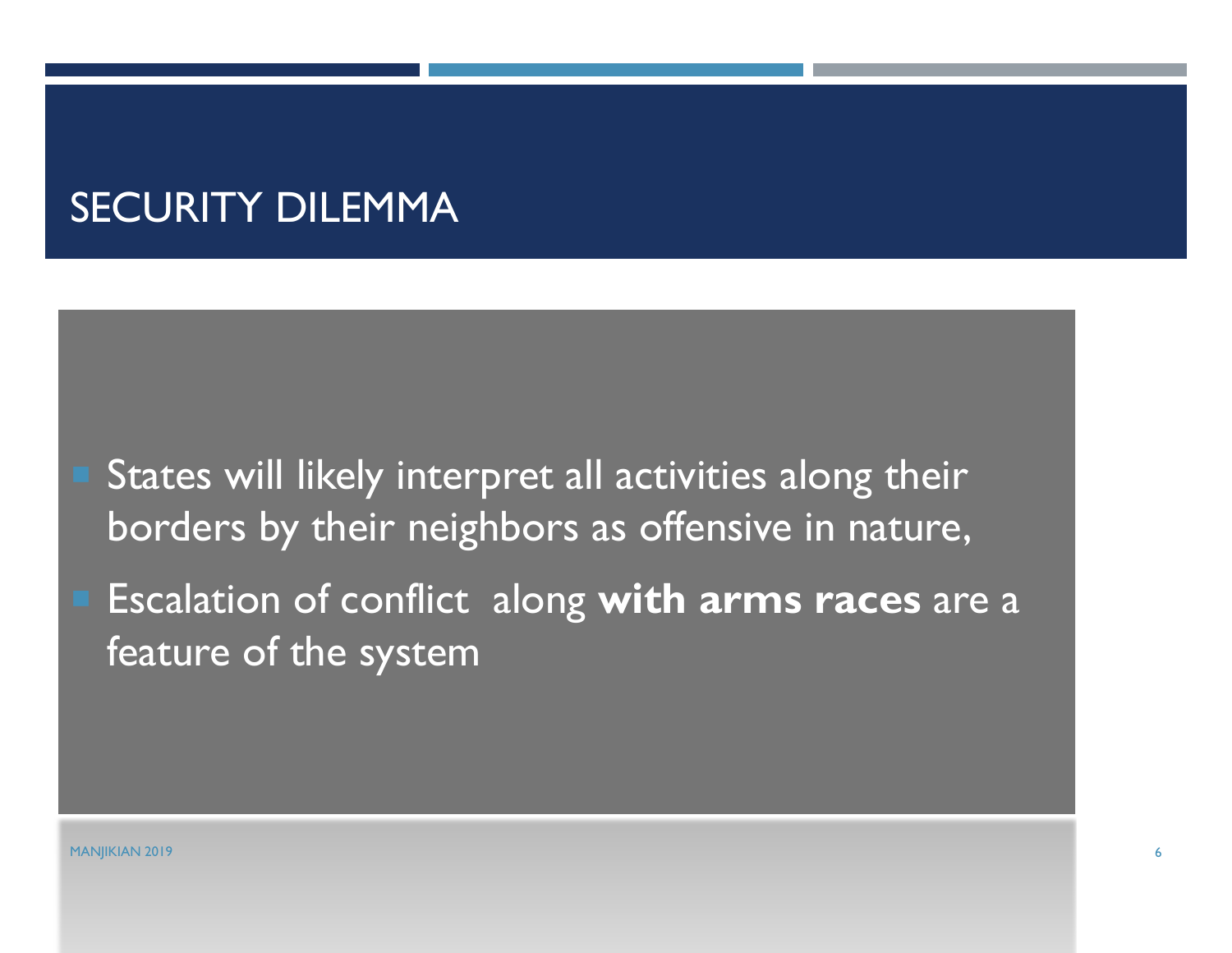#### CYBER REALISM

- ш Cyberspace is an electronic extension of physical, real-world territory.
- п US military could acquire 'command of the commons' of cyberspace.
- Г States are compelled (by the international system) to compete for control of cyberspace
- . Traditional rivalries (such as that between the US and China or the US and Russia) will be reproduced in cyberspace.
- Questifor cybersecurity is 'zero-sum'. One side acquires it at the other's expense.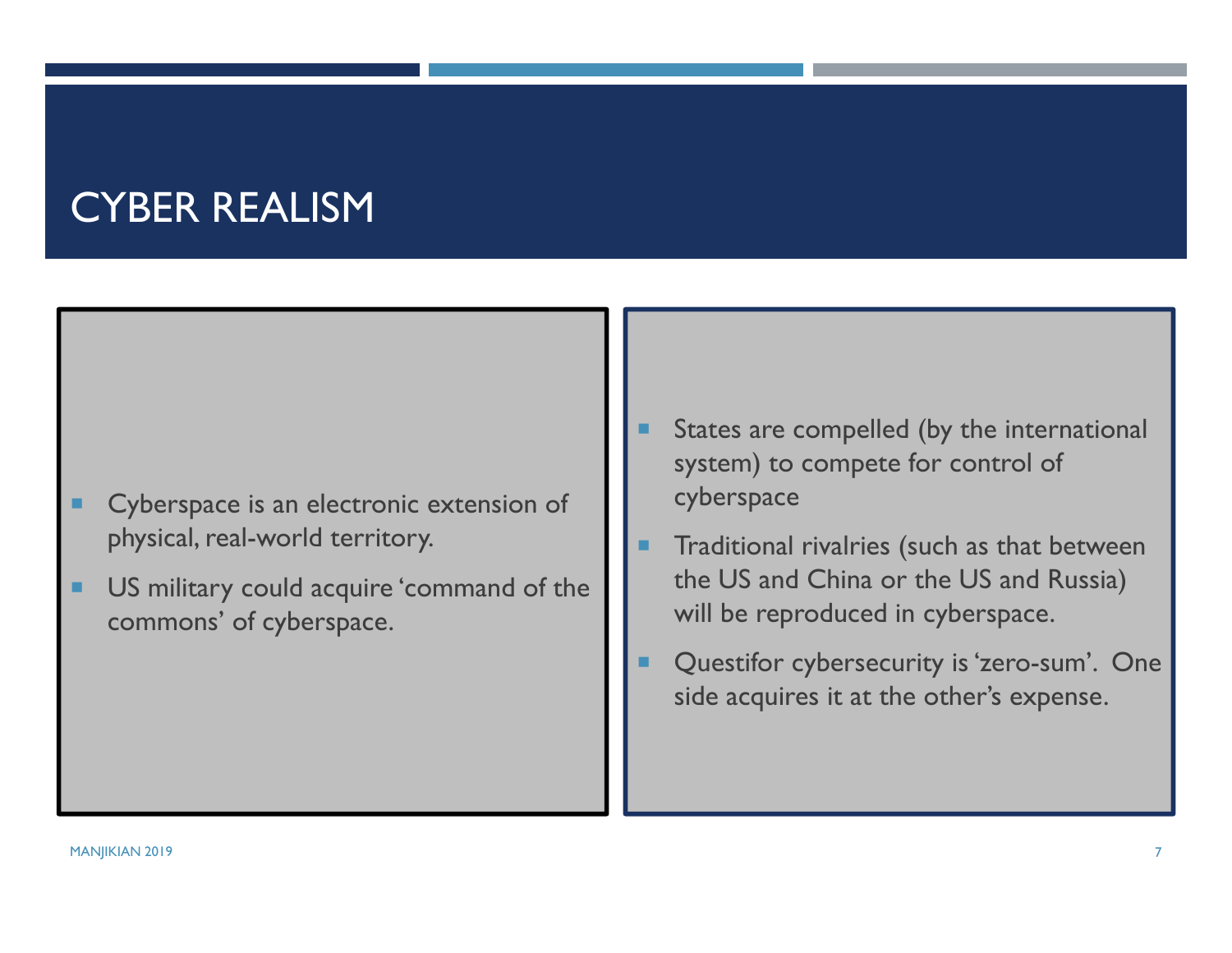#### DEFENSE OF PHYSICAL INFRASTRUCTURE CONNECTS REAL WORLD AND CYBER WORLD

- п Land and undersea cables that produce connections amongst people, organizations, and states
- ٠ Communication satellites which orbit the earth, passing through and above the physical space of specific states
- ٠ Server farms, routers and other essential hardware and
- п Physical facilities belonging to groups which administer cyberspace, such as the national Computer Emergency Response Teams

# **REALISTS**

- reject the idea that there is an information commons, or that the internet is predominantly a good which states should share and administer together.
- Г Instead, states should construe their role as that of guarding 'their cyberspace' and 'their cyber infrastructure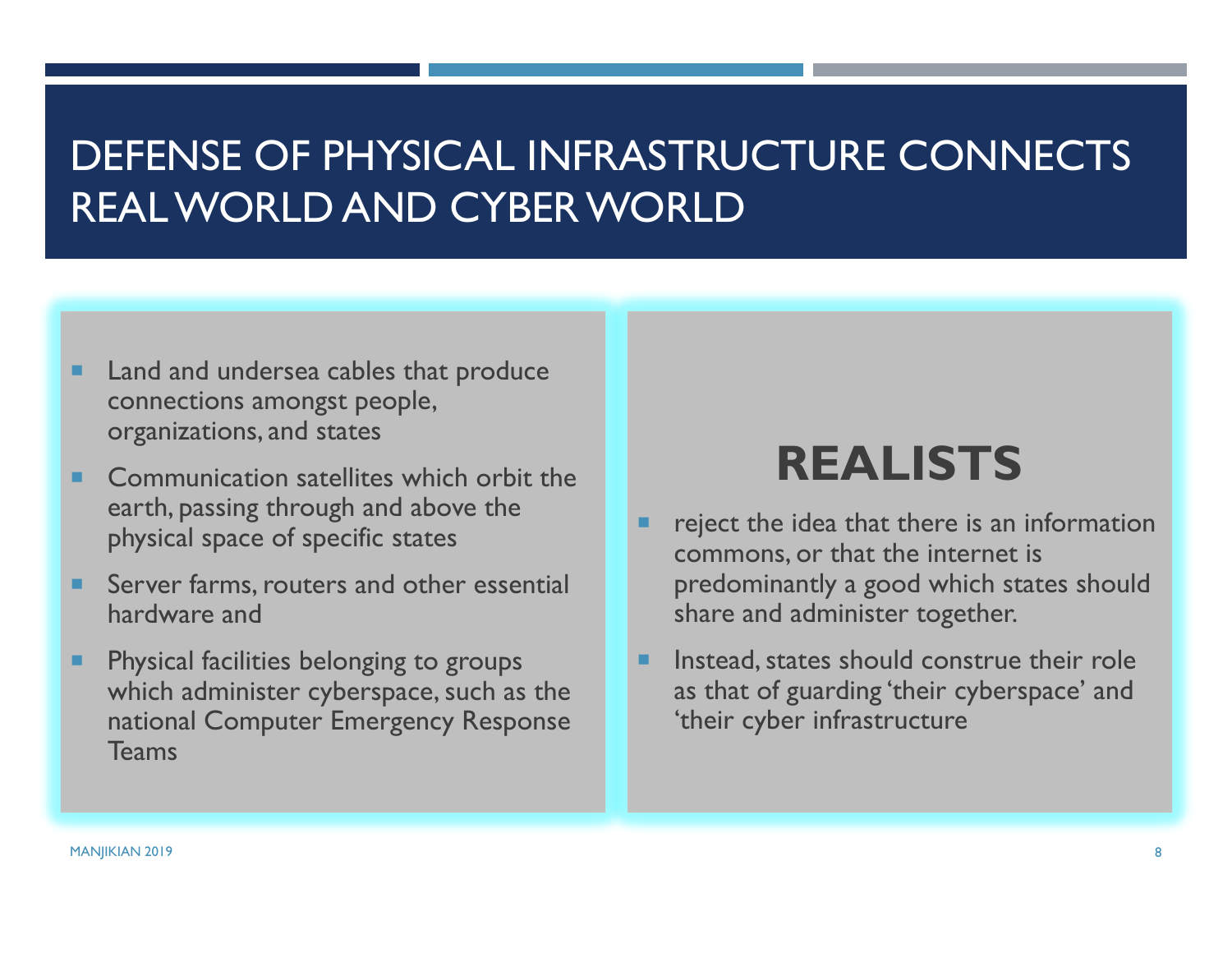# WHAT IS CYBER POWER?

- Capital strength: a state's physical cyber resources.
- **E Cyber workforce technical skills**
- Intelligence
- Strategy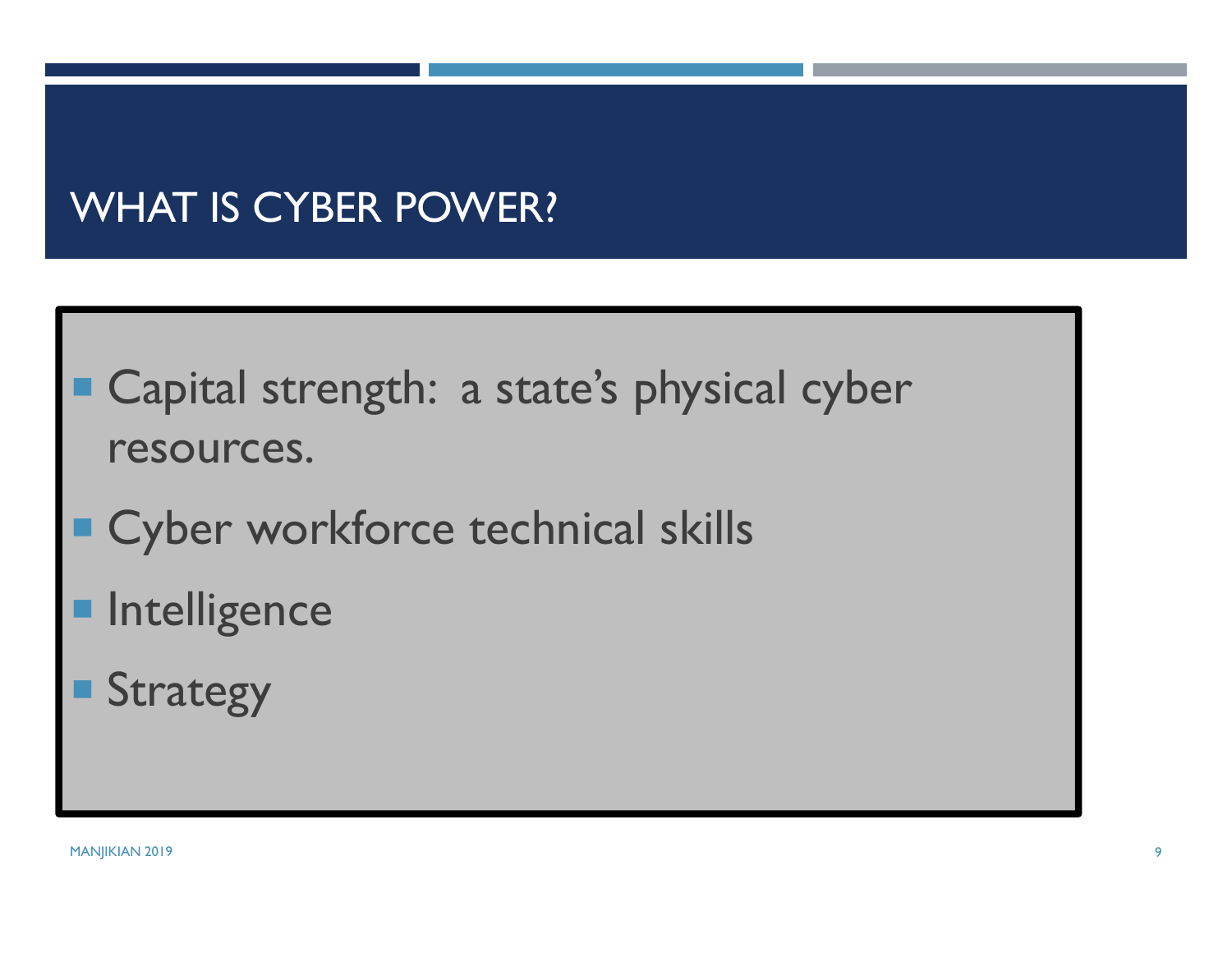#### OTHER WAYS OF CONCEPTUALIZING, MEASURING CYBER POWER

- п DIME model: diplomatic power, informational power, military power, and economic power.
- ш Resilience: 'the ability of a system to resist, absorb, recover from or successfully adapt to a change in environment or conditions."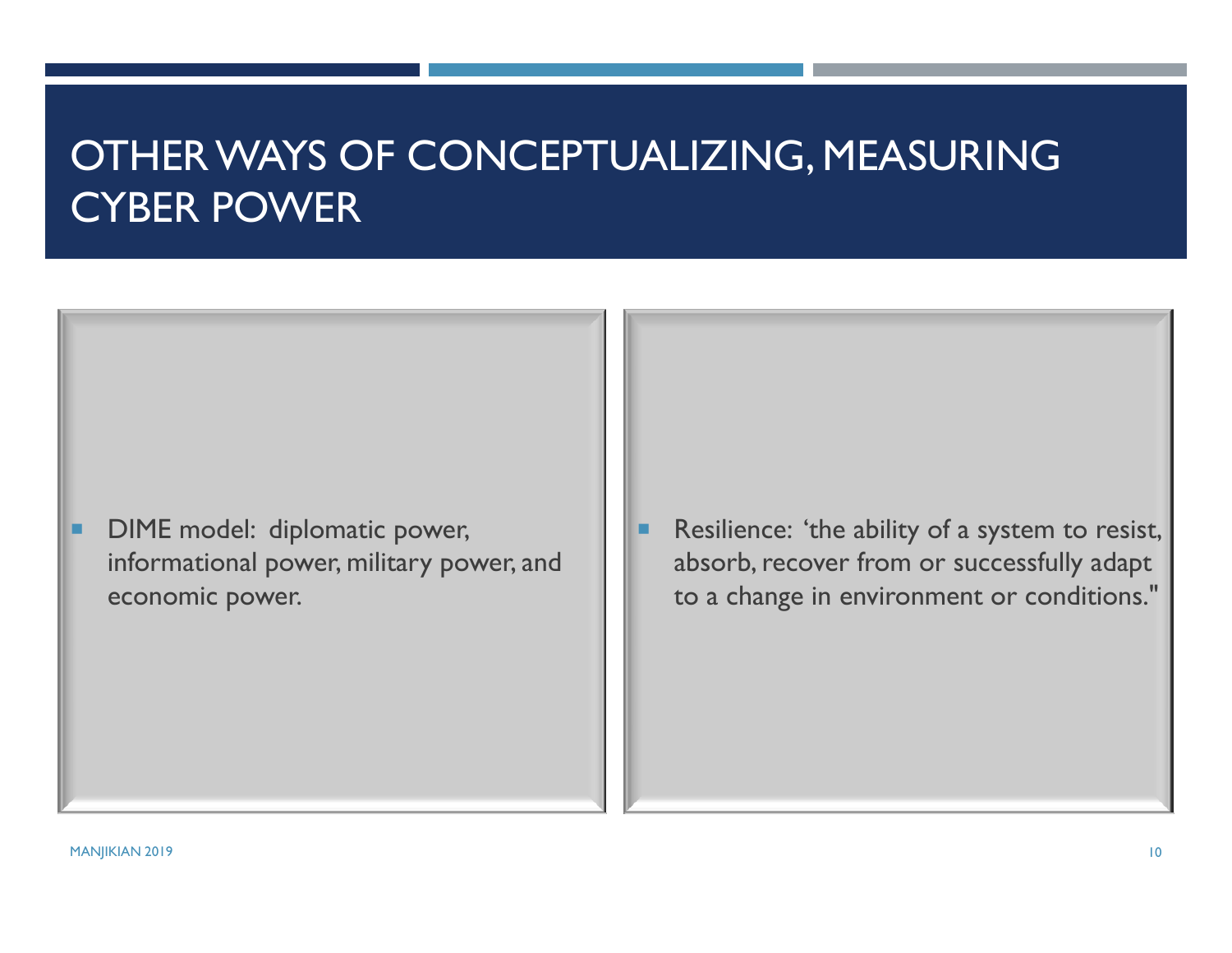#### LET'S DISCUSS:

- ٠ We often assume that democracy is a key component of state power. Democracies are able to implement policies with strong citizen support since democratic citizens regard their government as legitimate and believe that their values are worth fighting for. However, many analysts today argue that democratic states do not have an advantage in terms of creating cyber capabilities.
- ×. What do you think?
- Is democracy a weakness or a strength for states in the cyber arena?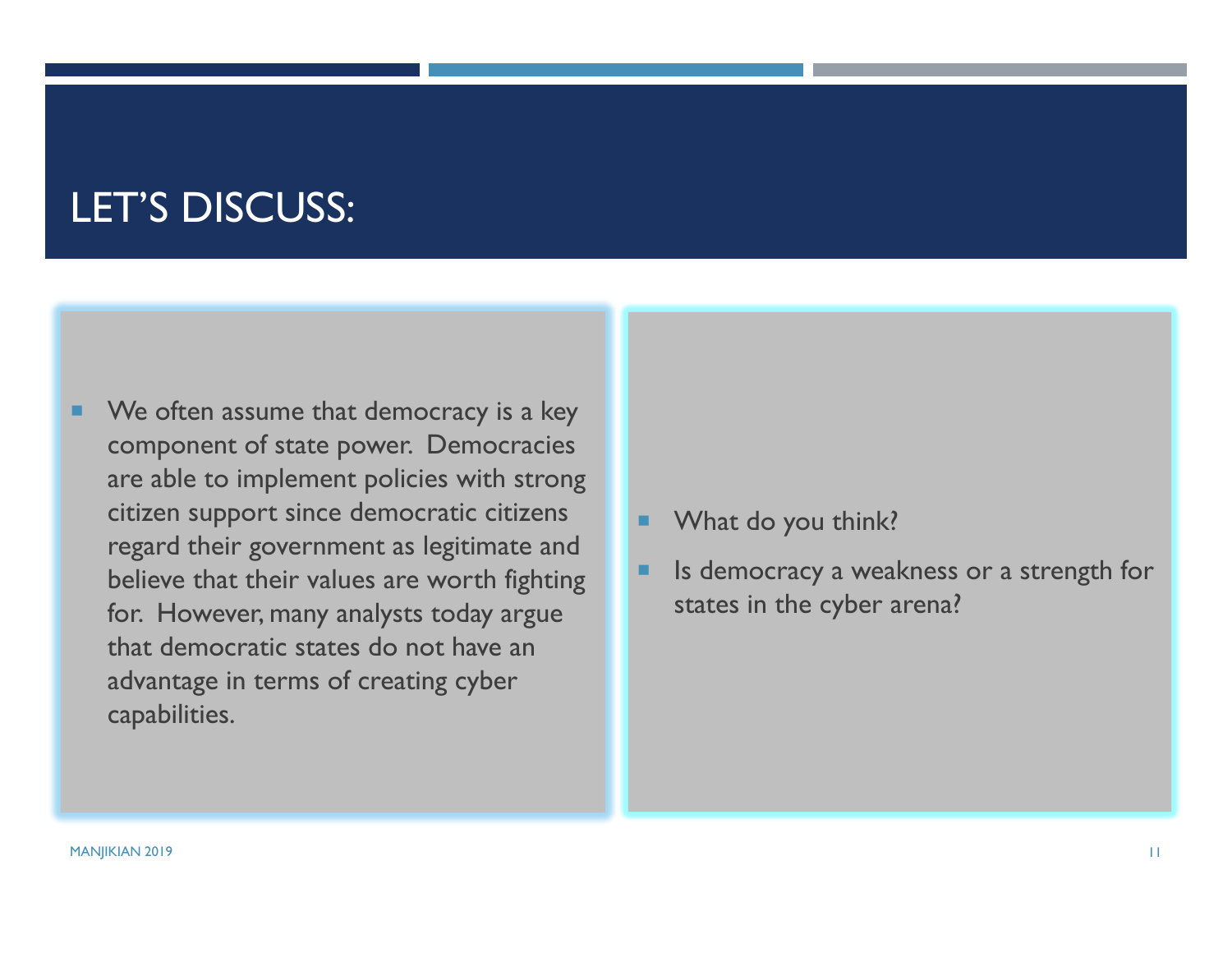#### WHAT STATES ARE MOST CYBER POWERFUL?

- Originally, US was HEGEMON in cyberspace.
- ш Today, "seven sisters" of cyber conflict – United States, Russia, China, Britain, Iran, Israel, and North Korea.

#### **POWER GAP**

- Refers to the differences between states which are Major Cyber Powers and those which are not.
- This gap is narrowing quickly, and just as significantly, the Power Gap between states and other types of actors (like terrorist organizations and other types of nonstate actors) is narrowing.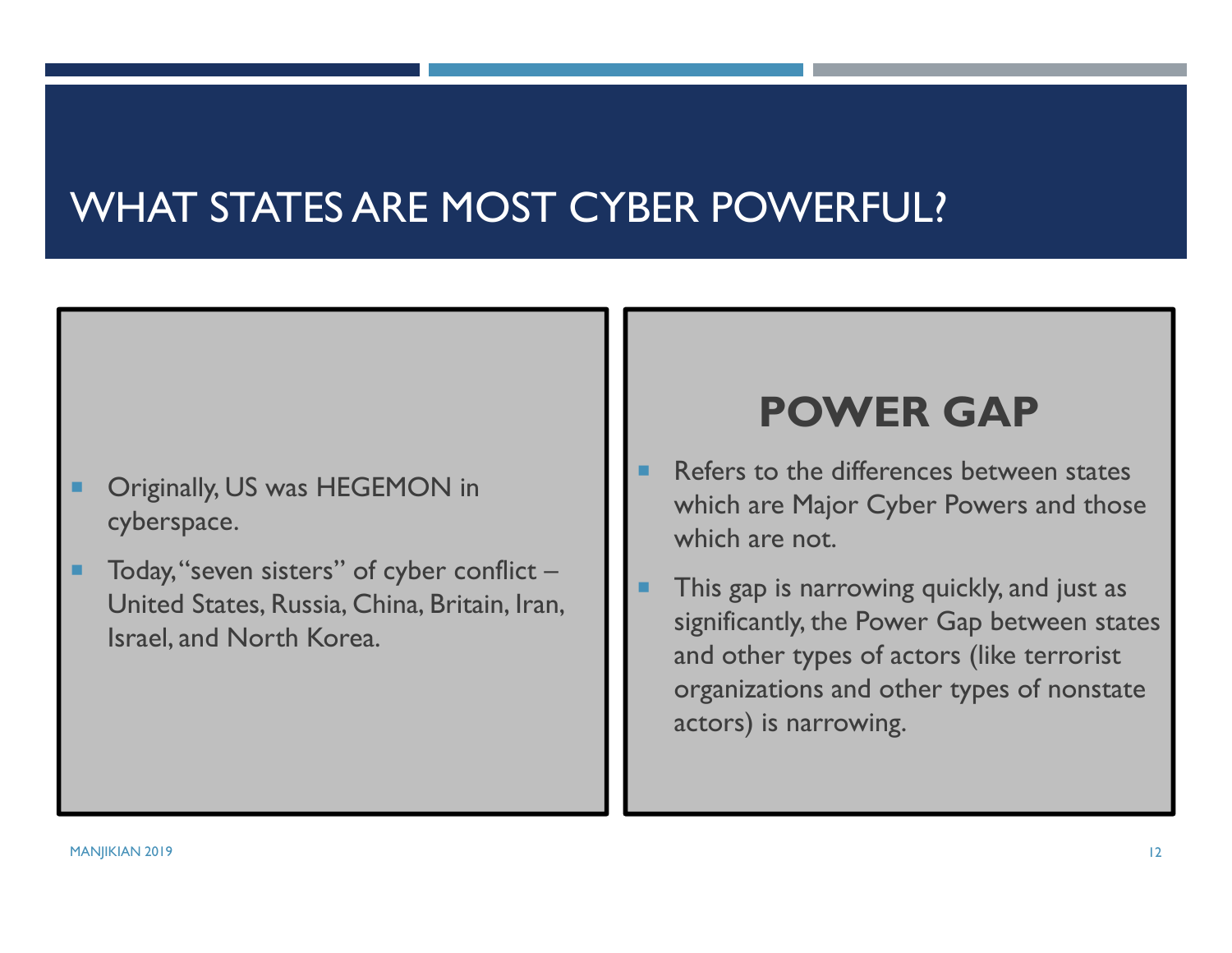# ALLIANCES IN CYBERSPACE

- **A formal agreement between two or more nations to collaborate on national security issues."**
- **There must be a formal treaty,**
- **directly concerned with national security issues,**
- п **between partners who are nation-states.**
- **NATO**
- Shanghai Cooperation Initiative
- ALLIANCES vs. Structures for Cooperation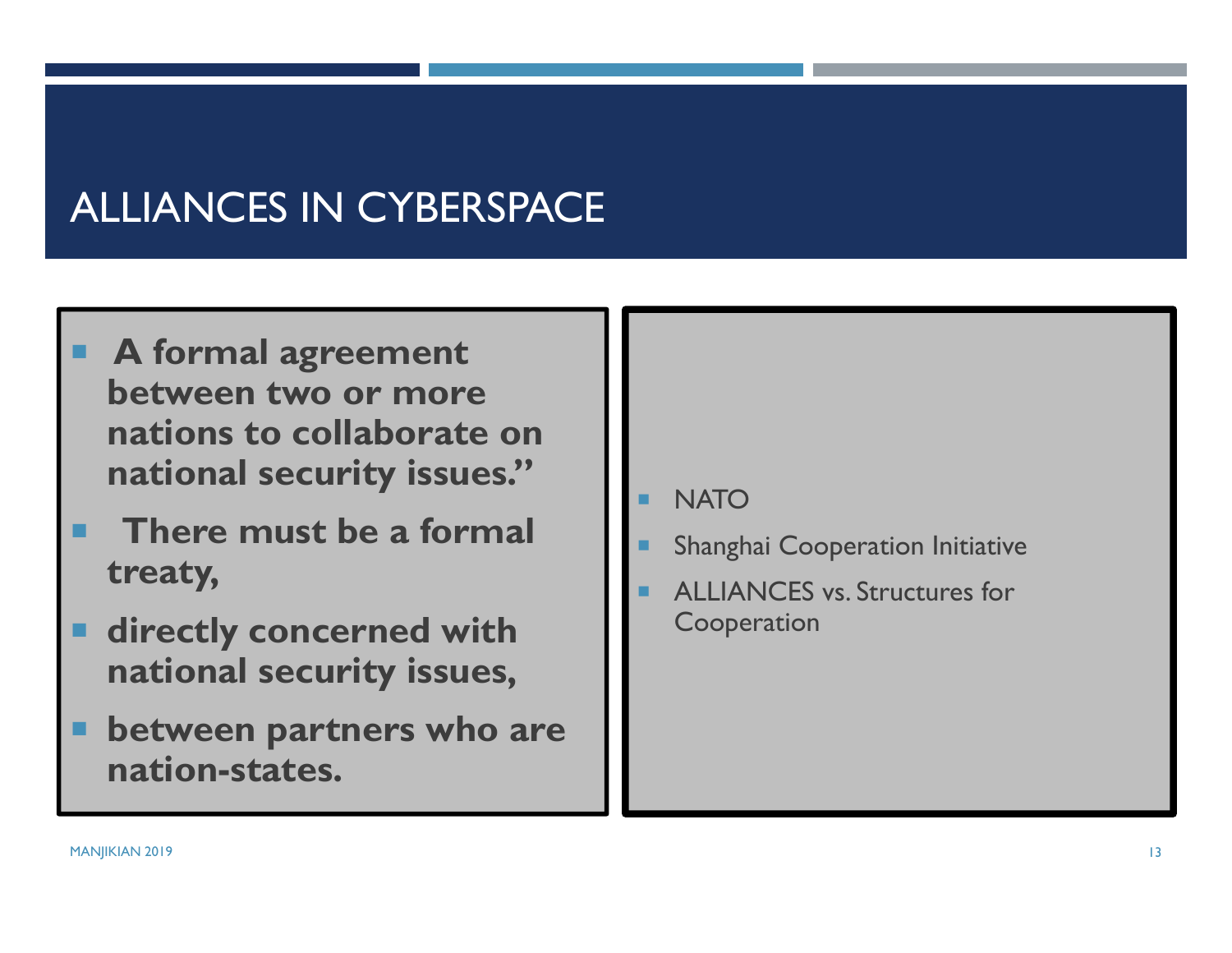#### **CYBER PESSIMISTS VERSUS CYBER OPTIMISTS**